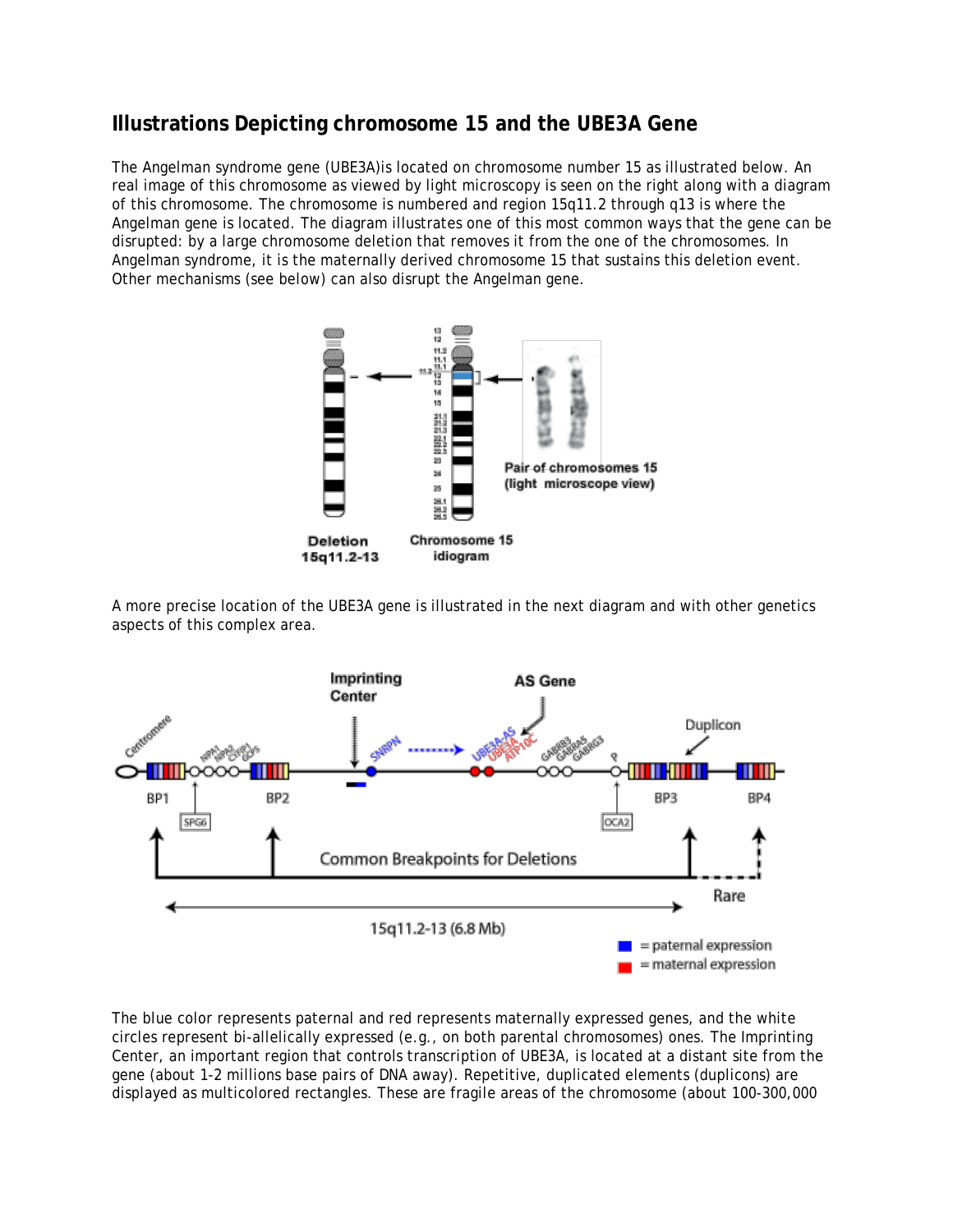base pairs in size)and are prone to breaks and rearrangements, and the common breakpoints associated with AS deletions are labeled BP1-BP4. About 90% of chromosome deletions in AS are due to BP1-BP3 or BP2-BP3 deletions. Non-imprinted disorders that map within the AS deletion region include oculocutaneous albinisim type 2 (OCA2) and spastic paraparesis type 6 (SPG6) but these problems are ususally not present in individuals with AS.

This next illustration depicts the four genetic mechanisms that are known to disrupt UBE3A function. The approximate percentage of each mechanism is indicated, and this number slightly varies depending on which group of AS individuals are studied. The chromosome deletion (number 1) mechanism usually involves chromosome breaking in a region of repetitive elements (labeled as duplicons). The brackets indicate the extent of one of the more common large deletions.



The diagram below recapitulates the information illustrated in the above diagram and provides more discussion about how UBE3A is disrupted in each mechanism. Maternal (M) and paternal (P) chromosomes are labeled.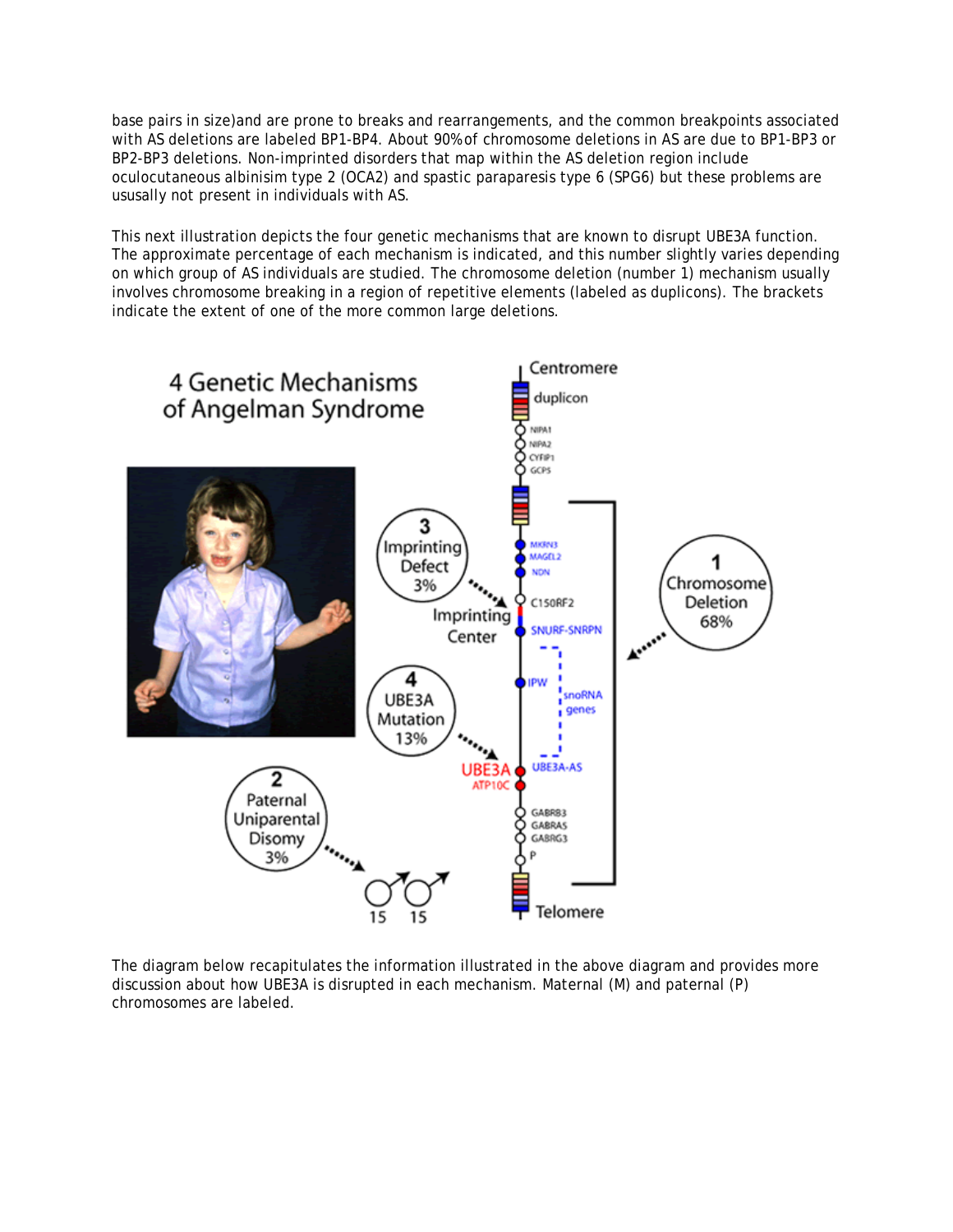

This final diagram shows how the UBE3A protein (labeled E3)is part of the ubiquitin protein degradation pathway. The pathway is extremely important in all cells including those of the CNS. Ubiquitin is a small protein that can be tagged onto other proteins in order to initiate degradation of the protein through the proteasome complex (lower part of diagram). Ubiquitin must first be activated then transferred to UBE3A where it is then chemicallly attached onto the target protein (red). Important in UBE3A's protein structure is the HECT domain that enables ubiquitn and the target protein to come into close proximity and allow for the attachment of the ubiquitin molecule. Some protein targets for UBE3A are known but it is currently unknown which protein targets are linked to the precise brain dysfunction in AS. UBE3A is closely associated with neuronal synaptic function.